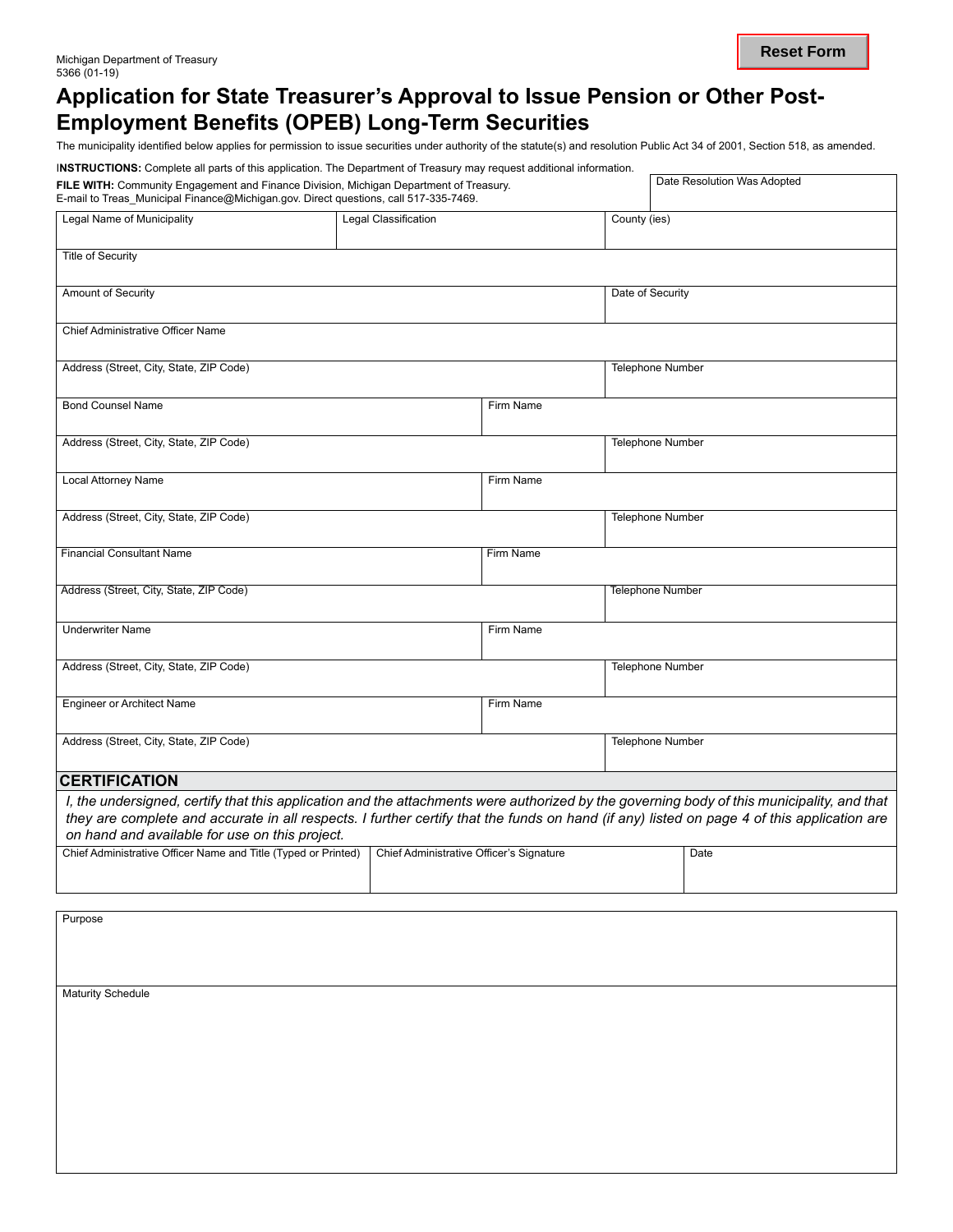|  | 5366, Page 2 |  |
|--|--------------|--|
|--|--------------|--|

| Interest<br>% Maximum                                                                                             | First Interest Payment Date<br><b>Interest Payments</b> |                  |  |  |  |
|-------------------------------------------------------------------------------------------------------------------|---------------------------------------------------------|------------------|--|--|--|
| <b>Optional Securities</b>                                                                                        |                                                         |                  |  |  |  |
| Securities maturing at 20                                                                                         |                                                         |                  |  |  |  |
|                                                                                                                   |                                                         |                  |  |  |  |
| Securities maturing at 20                                                                                         |                                                         |                  |  |  |  |
| at par and accrued interest, plus a premium ranging from _____________% to____________% in ________________order. |                                                         |                  |  |  |  |
| <b>SECURITY</b>                                                                                                   |                                                         |                  |  |  |  |
| Full Faith and Credit Pledge                                                                                      |                                                         |                  |  |  |  |
| Unlimited Tax Full Faith and Credit Pledge                                                                        |                                                         |                  |  |  |  |
| Limited Tax Full Faith and Credit Pledge                                                                          |                                                         |                  |  |  |  |
| No Full Faith and Credit Pledge                                                                                   |                                                         |                  |  |  |  |
| Authorized by a Vote?                                                                                             |                                                         |                  |  |  |  |
| Yes                                                                                                               |                                                         |                  |  |  |  |
|                                                                                                                   | Votes Against:<br>Votes For:                            | Spoiled Ballots: |  |  |  |
| No                                                                                                                |                                                         |                  |  |  |  |
|                                                                                                                   |                                                         |                  |  |  |  |
| Source of Revenues                                                                                                |                                                         |                  |  |  |  |
|                                                                                                                   |                                                         |                  |  |  |  |
| Rates and Charges                                                                                                 | Michigan Transportation Fund Revenues                   |                  |  |  |  |
| Taxes                                                                                                             | Other (Specify):                                        |                  |  |  |  |
|                                                                                                                   |                                                         |                  |  |  |  |
| <b>Special Assessments</b>                                                                                        |                                                         |                  |  |  |  |
| <b>Additional Security</b>                                                                                        |                                                         |                  |  |  |  |
|                                                                                                                   |                                                         |                  |  |  |  |
|                                                                                                                   |                                                         |                  |  |  |  |
|                                                                                                                   |                                                         |                  |  |  |  |
|                                                                                                                   |                                                         |                  |  |  |  |
|                                                                                                                   |                                                         |                  |  |  |  |
|                                                                                                                   |                                                         |                  |  |  |  |
|                                                                                                                   |                                                         |                  |  |  |  |
|                                                                                                                   |                                                         |                  |  |  |  |
|                                                                                                                   |                                                         |                  |  |  |  |
|                                                                                                                   |                                                         |                  |  |  |  |
|                                                                                                                   |                                                         |                  |  |  |  |
|                                                                                                                   |                                                         |                  |  |  |  |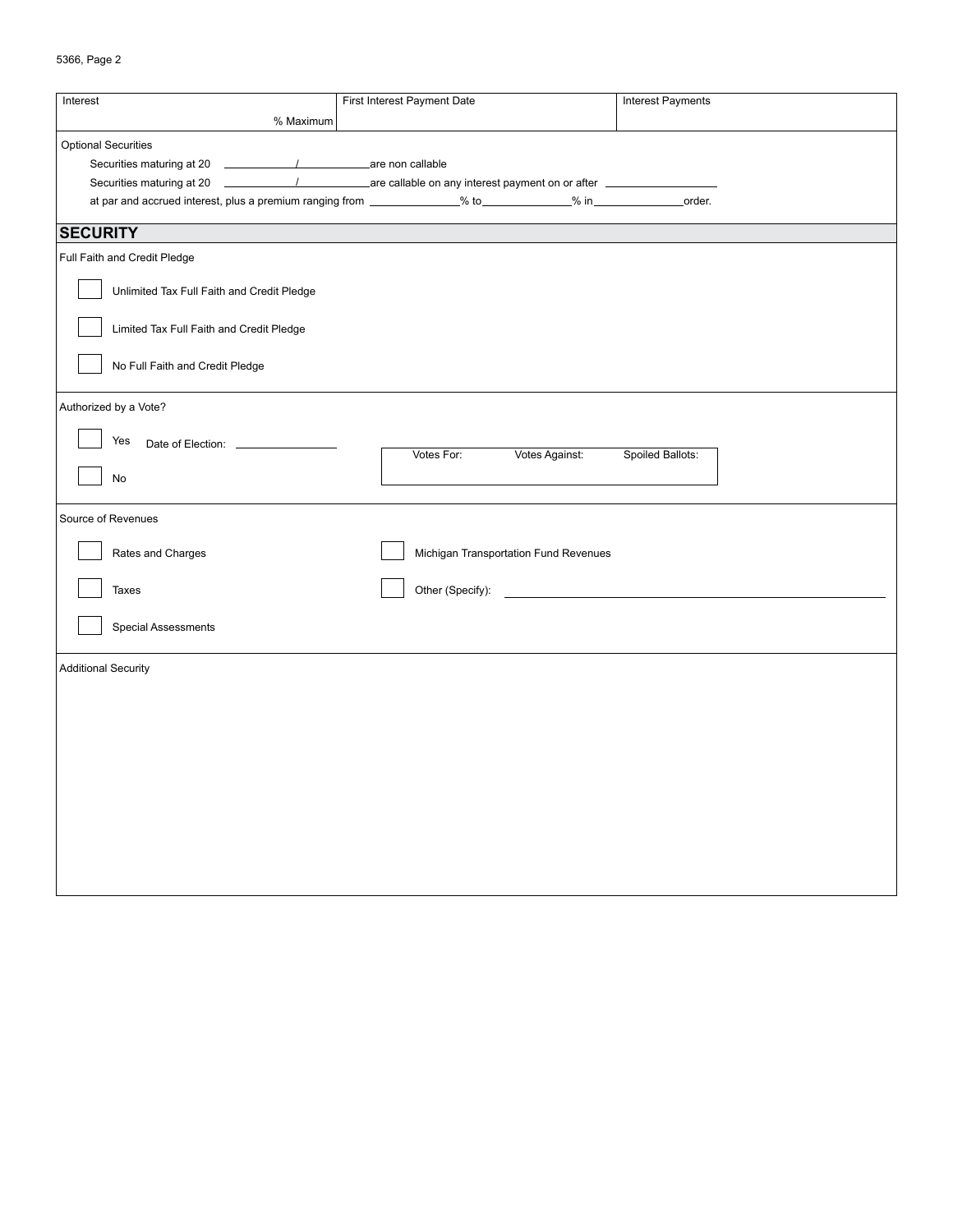| <b>TAX INFORMATION</b>                                                        |                                                             |                       |                                                             |                                |                     |                                                      |       |      |
|-------------------------------------------------------------------------------|-------------------------------------------------------------|-----------------------|-------------------------------------------------------------|--------------------------------|---------------------|------------------------------------------------------|-------|------|
| <b>Fiscal Year</b>                                                            |                                                             |                       | Date Taxes Due                                              |                                |                     | Date Taxes Delinquent                                |       |      |
| Maximum authorized statutory, constitutional or charter<br>tax levy (# mills) |                                                             | issue (# mills)       | Maximum estimated annual millage requirement for this       |                                |                     | Date of first levy for this issue (if tax supported) |       |      |
|                                                                               | Tax Collection History for Last Four Completed Fiscal Years |                       |                                                             |                                |                     |                                                      |       |      |
| <b>Fiscal Year Ending</b><br>Tax Levy                                         |                                                             |                       |                                                             | Collections to Date Delinquent |                     | Percentage                                           |       |      |
|                                                                               |                                                             |                       |                                                             |                                |                     |                                                      |       | $\%$ |
|                                                                               |                                                             |                       |                                                             |                                |                     |                                                      |       | $\%$ |
|                                                                               |                                                             |                       |                                                             |                                |                     |                                                      |       | $\%$ |
|                                                                               |                                                             |                       |                                                             |                                |                     |                                                      |       | $\%$ |
|                                                                               | <b>Municipal Milage Rates</b><br>Operating                  |                       |                                                             |                                | Debt                |                                                      | Other |      |
| Yes<br>No                                                                     |                                                             |                       |                                                             |                                |                     |                                                      |       |      |
| <b>SEV INFORMATION</b>                                                        |                                                             |                       |                                                             |                                |                     |                                                      |       |      |
| Breakdown of Current Year's<br>State Equalized Valuation                      |                                                             |                       |                                                             | <b>Current Year</b>            |                     |                                                      |       |      |
| Industrial                                                                    |                                                             | %                     | <b>STATE EQUALIZED</b><br>VALUATION<br><b>TAXABLE VALUE</b> |                                | Prior Year          |                                                      |       |      |
| Commercial                                                                    |                                                             | $\%$                  |                                                             |                                | Prior Year          |                                                      |       |      |
|                                                                               |                                                             |                       |                                                             |                                | <b>Current Year</b> |                                                      |       |      |
| Utility                                                                       |                                                             | $\%$                  |                                                             |                                | Prior Year          |                                                      |       |      |
| Agricultural                                                                  |                                                             | $\frac{0}{0}$         |                                                             |                                | Prior Year          |                                                      |       |      |
| Residential                                                                   |                                                             | $\%$                  |                                                             |                                |                     |                                                      |       |      |
| Other                                                                         |                                                             | $\frac{0}{0}$         | <b>POPULATION</b>                                           |                                | Census<br>Current   |                                                      |       |      |
|                                                                               |                                                             | <b>TOTAL 100 %</b>    |                                                             |                                | Census<br>2010      |                                                      |       |      |
|                                                                               |                                                             |                       |                                                             | Census<br>2000                 |                     |                                                      |       |      |
|                                                                               |                                                             | <b>SEV PER CAPITA</b> |                                                             | <b>Current Year</b>            |                     |                                                      |       |      |
| <b>DEBT INFORMATION</b>                                                       |                                                             |                       |                                                             |                                |                     |                                                      |       |      |

You must attach the following lists unless the Department of Treasury waives the requirement for this detail:

1. All outstanding securities or debt with no full faith and credit pledge. Include title and date of issue and the amount outstanding.

2. All outstanding securities or debt with either a limited or unlimited full faith and credit pledge. Include title, date and type of issue, the amount outstanding, and the amount supported by taxes.

3. All outstanding securities or debt with either a limited or unlimited full faith and credit pledge that has been issued by an overlapping municipality. Include the name of the issuing municipality, the amount outstanding, the share applicable to your municipality, the net tax supported amount outstanding and the share applicable to your municipality.

4. All projects currently being planned for future indebtedness. Include an estimate of the amount of indebtedness to be incurred.

**REPAYMENT SCHEDULE**

Attach a schedule of revenues available for repayment of the proposed and outstanding securities and indicate coverage. Include operation and maintenance expenses and reserve requirements (when applicable) in addition to principal and interest requirements. Begin with one year of actual revenues and expenses. Revenue supported securities need only project for a 7 to 10 year period. In lieu of this schedule, voted general obligation securities may submit a principal and interest schedule.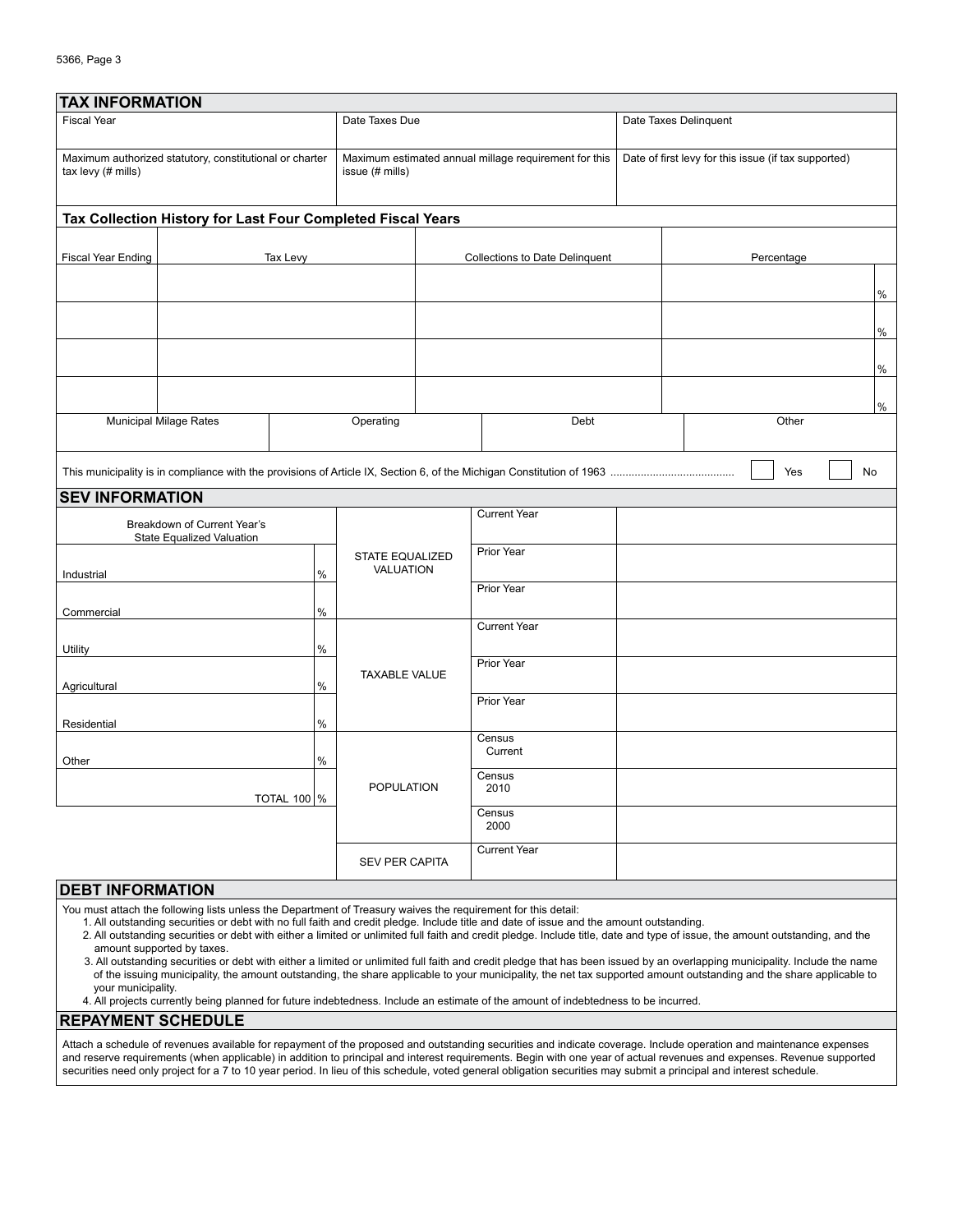## **10 LARGEST PROPERTY TAXPAYERS**  $NAME$  $\overline{\text{SEV}}$  $\mathbf{1}$ .  $\overline{1}$ .  $2.$  $2.$  $3.$  $3.$  $\overline{4}$ .  $\overline{4}$ .  $5.$  $5.$  $6.$  $6.$  $\overline{7}$ .  $\overline{7}$ .  $8.$ 8. 9. 9.  $10.$  $10.$

| 10 LARGEST EMPLOYERS AND EMPLOYMENT DATA                      |                                                               |  |  |  |  |
|---------------------------------------------------------------|---------------------------------------------------------------|--|--|--|--|
| <b>NAME</b>                                                   | Number of Employees                                           |  |  |  |  |
| 1.                                                            | 1.                                                            |  |  |  |  |
| 2.                                                            | 2.                                                            |  |  |  |  |
| 3.                                                            | 3.                                                            |  |  |  |  |
| $\overline{4}$ .                                              | 4.                                                            |  |  |  |  |
| 5.                                                            | 5.                                                            |  |  |  |  |
| 6.                                                            | 6.                                                            |  |  |  |  |
| 7.                                                            | 7.                                                            |  |  |  |  |
| 8.                                                            | 8.                                                            |  |  |  |  |
| 9.                                                            | 9.                                                            |  |  |  |  |
| 10.                                                           | 10.                                                           |  |  |  |  |
| Local unemployment rate for the most recently available month | Seasonally adjusted unemployment rate for the preceding month |  |  |  |  |
| $\%$                                                          | $\%$                                                          |  |  |  |  |
| <b>ESTIMATED COSTS</b>                                        |                                                               |  |  |  |  |
| <b>Project Category</b>                                       | <b>Estimated Costs</b>                                        |  |  |  |  |
|                                                               |                                                               |  |  |  |  |
|                                                               |                                                               |  |  |  |  |
|                                                               |                                                               |  |  |  |  |
|                                                               |                                                               |  |  |  |  |
|                                                               |                                                               |  |  |  |  |
|                                                               |                                                               |  |  |  |  |
|                                                               |                                                               |  |  |  |  |
|                                                               |                                                               |  |  |  |  |
|                                                               |                                                               |  |  |  |  |
|                                                               |                                                               |  |  |  |  |
|                                                               |                                                               |  |  |  |  |
|                                                               |                                                               |  |  |  |  |
|                                                               |                                                               |  |  |  |  |
|                                                               |                                                               |  |  |  |  |
|                                                               |                                                               |  |  |  |  |
|                                                               |                                                               |  |  |  |  |
|                                                               |                                                               |  |  |  |  |
|                                                               |                                                               |  |  |  |  |
|                                                               |                                                               |  |  |  |  |
|                                                               |                                                               |  |  |  |  |
|                                                               |                                                               |  |  |  |  |
|                                                               |                                                               |  |  |  |  |
|                                                               |                                                               |  |  |  |  |
|                                                               |                                                               |  |  |  |  |
|                                                               | \$0                                                           |  |  |  |  |
|                                                               |                                                               |  |  |  |  |